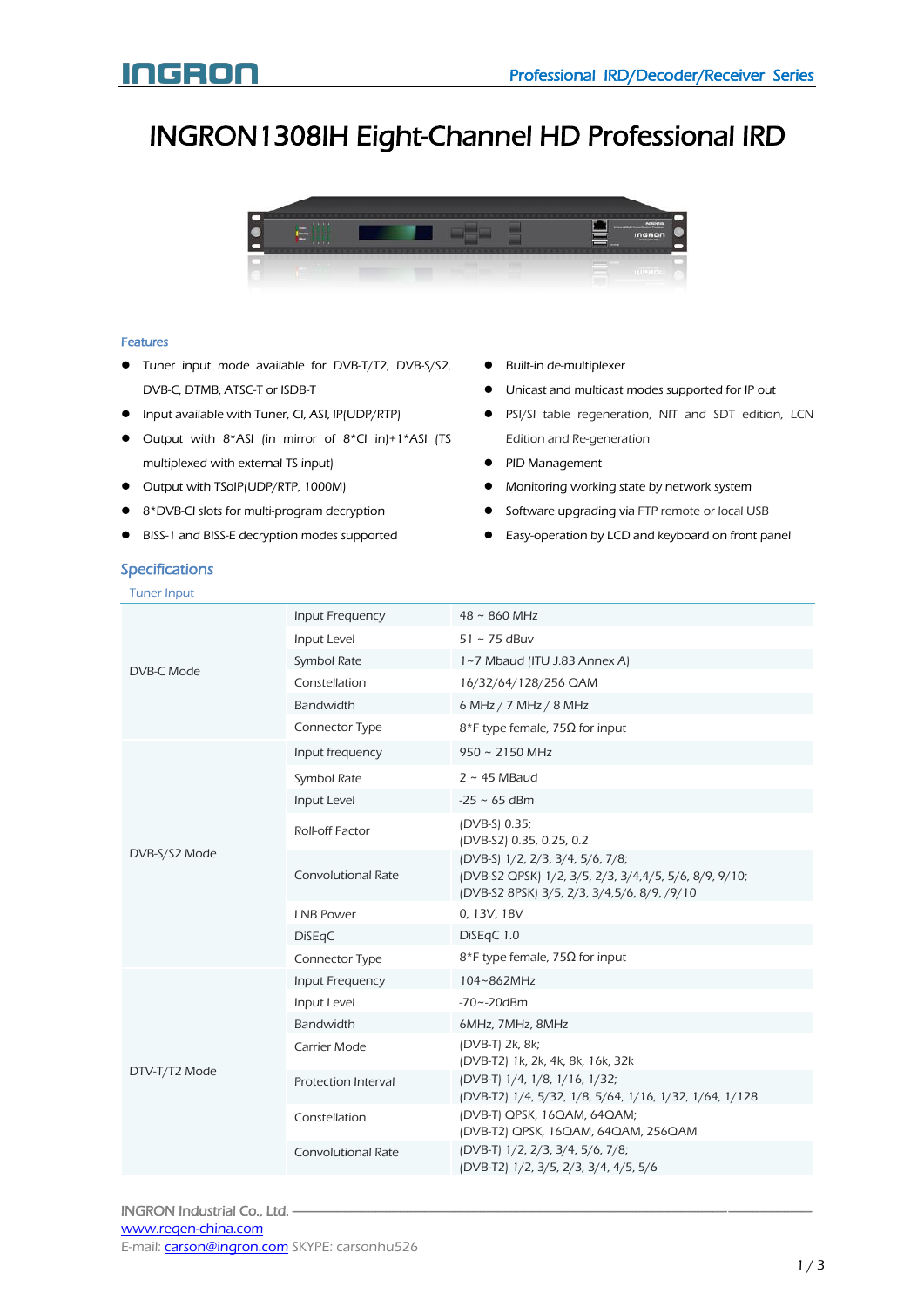# 16301

|                  | Input Frequency           | $54 \sim 864$ MHz                  |
|------------------|---------------------------|------------------------------------|
| ATSC-T Mode      | Input Level               | $-75 \sim -7$ dBm (ATSC 8VSB)      |
| (to be released) | Constellation             | 8VSB                               |
|                  | Connector Type            | $8$ *F type female, 75Ω for input  |
|                  | Input Frequency           | 46.5~866 MHz                       |
|                  | Input Level               | $-87 - -29$ dBm                    |
|                  | Constellation             | 4QAM-NR, 4QAM, 16QAM, 32QAM, 64QAM |
|                  | Protection Interval       | PN420, PN595, PN945                |
| DTMB Mode        | Roll-off Factor           | 0.05                               |
| (to be released) | Convolutional Depth       | 240, 720                           |
|                  | <b>Convolutional Rate</b> | 0.4, 0.6, 0.8                      |
|                  | Symbol Rate               | 7.56 MBaud                         |
|                  | <b>Bandwidth</b>          | 6MHz, 7MHz, 8MHz                   |
|                  | Connector                 | $8$ *F type female, 75Ω for input  |

## ASI Input

| Standard       | DVB-ASI, EN50083-9       |
|----------------|--------------------------|
| Bit-Rate       | ≤100 Mbps                |
| Connector Type | 1*BNC female, $75\Omega$ |

# IP Input

| Protocols      | TS over IP, UDP/RTP, IGMPv3, ARP |
|----------------|----------------------------------|
| Bit-Rate       | 80 Mbps                          |
| Connector Type | RJ45, 10/100M Base-T             |

# DVB-CI Module

| Descrambling Processing     | DVB-CAS              |
|-----------------------------|----------------------|
| Smart Card Interface        | ISO7816              |
| Interface Card Separation   | 8*PCMCIA             |
| <b>BISS Mode</b>            | BISS-1, BISS-E       |
| <b>Descrambling Process</b> | DVB common algorithm |

# TS Processing

TS Input Management Remux and demux among Tuner, ASI and TS/IP Inputs

Service and PID management Remux, filtering and remapping

PSI/SI table regeneration, NIT and SDT edition, LCN Edition and Re-generation

## Output

| <b>ASI Output</b> | Number                    | 9*ASI (8*ASI from CI $1~8 + 1$ *ASI from external TS after Mux.) |
|-------------------|---------------------------|------------------------------------------------------------------|
|                   | Standard                  | EN 50083-9 ASI                                                   |
|                   | Output Bit Rate           | Max. 200 Mbps                                                    |
|                   | MPEG Frame                | 188/204 byte                                                     |
|                   | <b>Reflection Loss</b>    | $>10$ dB                                                         |
|                   | Connector Type            | 75 Ω, BNC interface                                              |
| <b>IP Output</b>  | <b>Transport Protocol</b> | TS over IP output, UDP/RTP protocol, IGMPv3, ARP                 |
|                   | <b>Efficient Rate</b>     | (Simplex) 200Mbps;<br>(Duplex) 80Mbps for in or out each)        |
|                   | Mode                      | Unicast/Multicast                                                |
|                   | <b>Connector Type</b>     | RJ45, 100/1000M Base-T                                           |